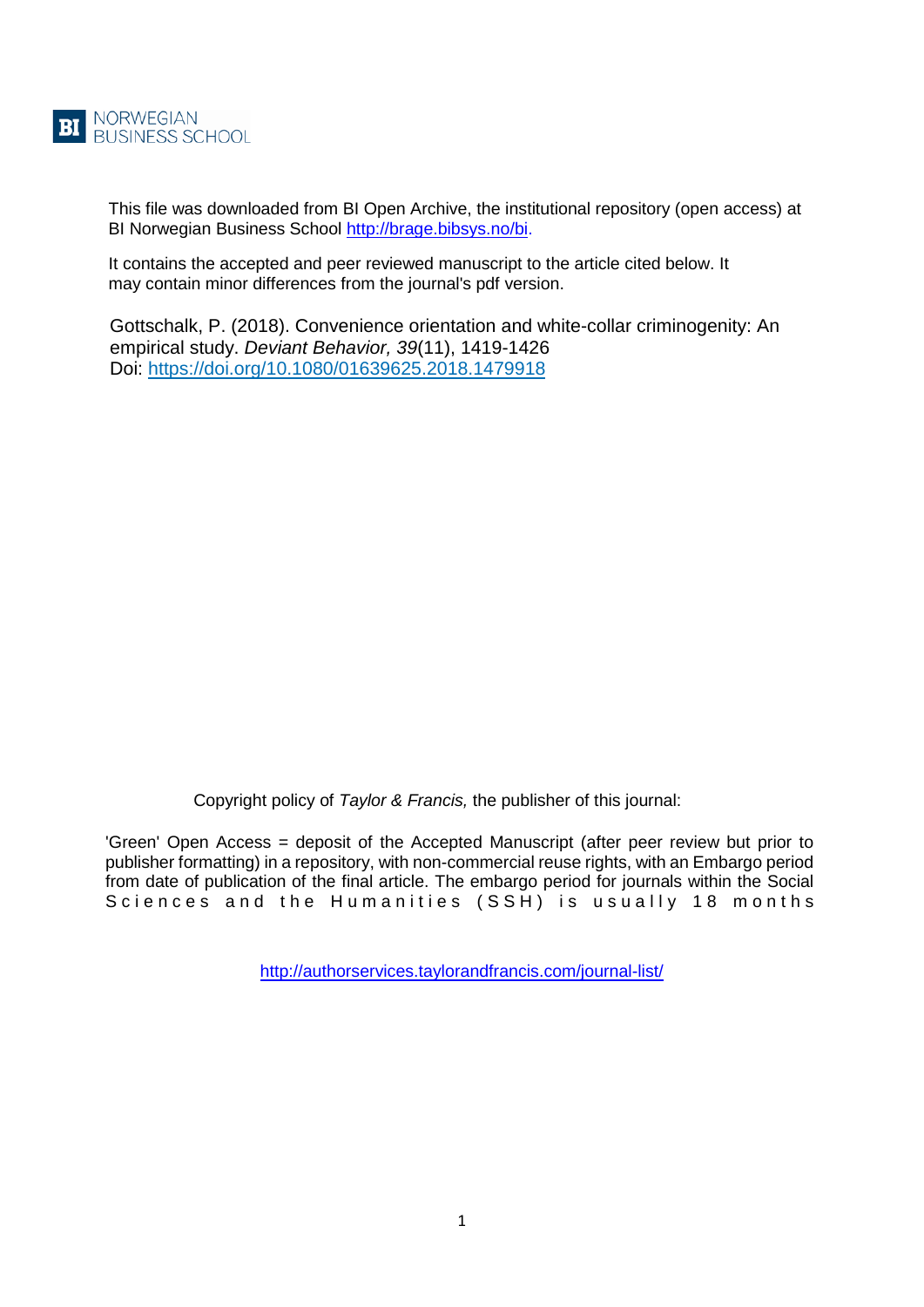# **Convenience Orientation and White-Collar Criminogenity: An Empirical Study**

## **Petter Gottschalk**

Department of Leadership and Organizational Behavior BI Norwegian Business School Nydalsveien 37 0484 Oslo Norway +4746410716 [petter.gottschalk@bi.no](mailto:petter.gottschalk@bi.no)

## ABSTRACT

The theory of convenience suggests that white-collar crime is committed in situations where alternative legitimate actions to avoid problems are more painful and stressful. The extent to which individuals in privileged positions choose to break the law in difficult situations is dependent on their convenience orientation. For example, people with a strong convenience orientation can have a tendency to believe that bankruptcy might be avoided through tax evasion and bank fraud. However, the empirical study in this article provides limited support for the suggestion that convenience orientation has a direct influence on the propensity to crime in terms of criminogenity. Rather, there can be several statistically significant effects from convenience that are indirectly related to criminogenity. The most significant effect is that more conveniently oriented respondents believe that financial crime can solve problems and contribute to exploit possibilities.

*Keywords*: Convenience theory, white-collar crime, deviant behavior, organizational opportunity.

**Note on contributor**: Petter Gottschalk is professor in the department of leadership and organizational behavior at BI Norwegian Business School in Oslo, Norway. He has been the chief executive officer (CEO) at several companies including ABB Datacables and Norwegian Computing Center. Dr. Gottschalk has published extensively on internal investigations, knowledge management, fraud examination, financial crime, police investigations, organized crime, and white-collar crime. He has developed the theory of convenience as an integrated explanation of white-collar offence occurrences.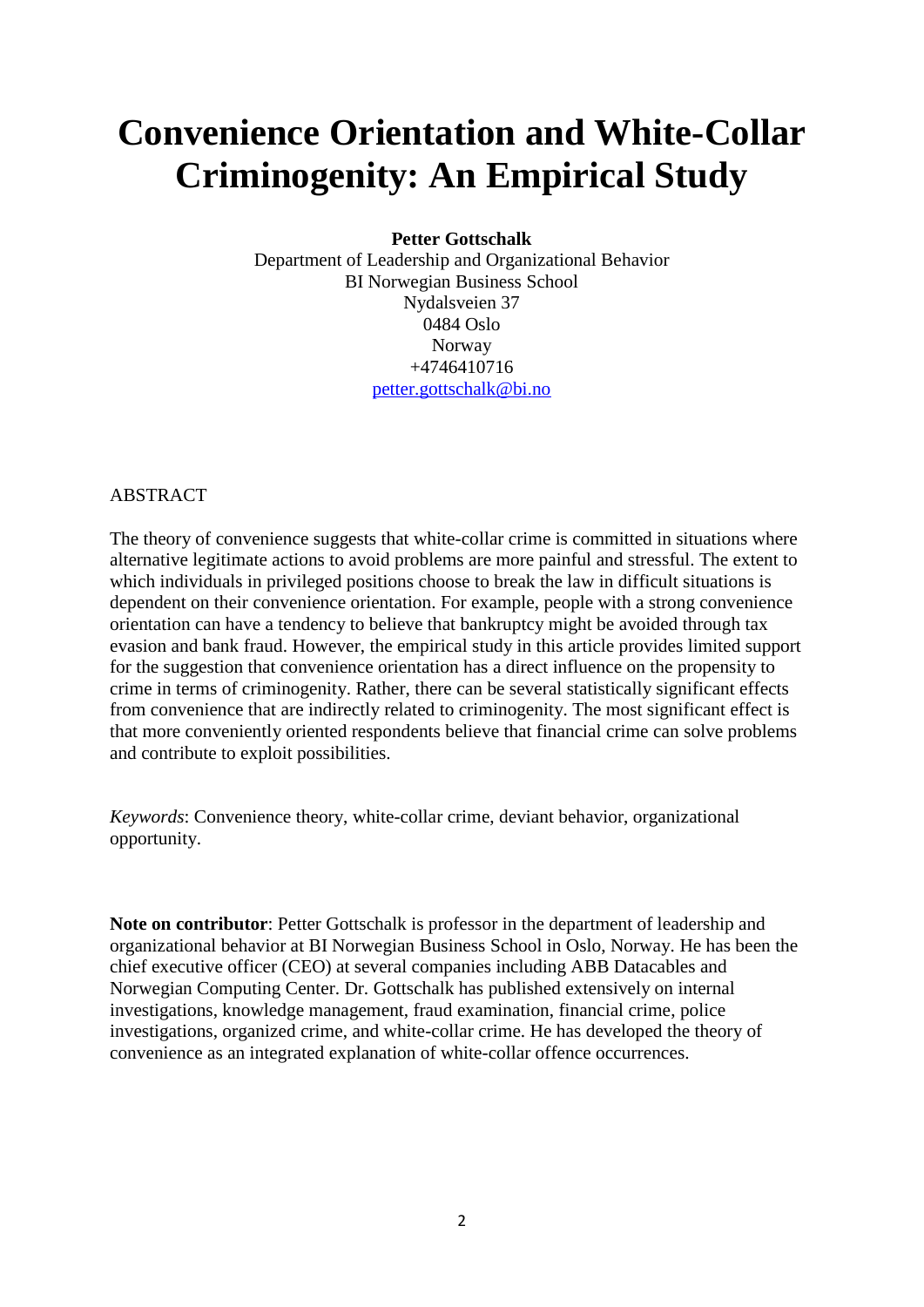# **Convenience Orientation and White-Collar Criminogenity: An Empirical Study**

## ABSTRACT

The theory of convenience suggests that white-collar crime is committed in situations where alternative legitimate actions to avoid problems are more painful and stressful. The extent to which individuals in privileged positions choose to break the law in difficult situations is dependent on their convenience orientation. For example, people with a strong convenience orientation can have a tendency to believe that bankruptcy might be avoided through tax evasion and bank fraud. However, the empirical study in this article provides limited support for the suggestion that convenience orientation has a direct influence on the propensity to crime in terms of criminogenity. Rather, there can be several statistically significant effects from convenience that are indirectly related to criminogenity. The most significant effect is that more conveniently oriented respondents believe that financial crime can solve problems and contribute to exploit possibilities.

## INTRODUCTION

White-collar criminality is defined as financial crime committed by members of the elite in the course of their profession by abuse of power and trust (Benson and Simpson 2015; Comey 2009; Dearden 2017; Piquero 2012). White-collar crime propensity is influenced by a number of factors such as greed (Goldstraw-White 2012), strain (Langton and Piquero 2012), goal orientation (Jonnergård et al. 2010), neutralization (Sykes and Matza 1957), morality (Craig, 2018), and differential association (Sutherland 1983). The theory of convenience integrates a number of theoretical perspectives on white-collar criminality into three dimensions: motive, opportunity, and willingness (Gottschalk 2017).

Convenience orientation is defined as a person's preference for actions that involve saving of time and effort, avoidance of uncertainty and pain, and postponement of potential problems and conflicts (Berry et al. 2002; Chen and Nadkarni 2017; Collier and Kimes 2012; Farquhar and Rowley 2009; Mai and Olsen 2016; Sundström and Radon 2015). The theory of convenience suggests that convenience orientation influences criminogenity in crime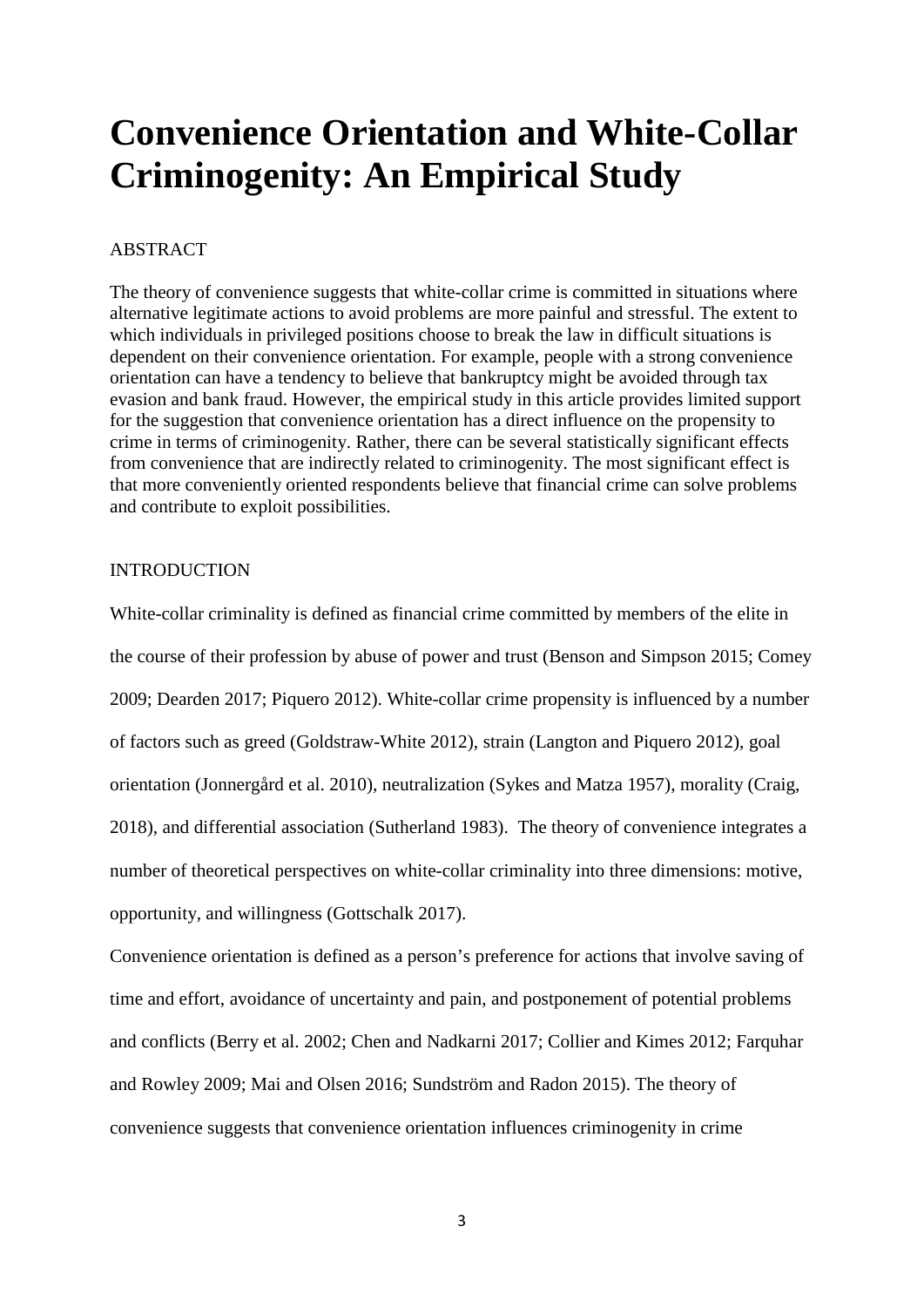propensity among members of the elite. The theory suggests that members of the elite will have a stronger propensity to white-collar crime when their convenience orientation rises. In this paper, we want to explore this link between convenience orientation and white-collar criminogenity by addressing the following research question: *To what extent does convenience orientation influence white-collar criminogenity?*

This research is important, since combatting white-collar offending can be matter of making financial crime less attractive as compared to alternative actions in times of possibilities and threats. Convenience is a relative concept, where a decline in the convenience for illegal decisions implicitly causes relative increase in the convenience for legal decisions.

### LITERATURE REVIEW

Convenience orientation is conceptualized as the value that individuals and organizations place on actions with inherent characteristics of saving of time and effort, as well as avoidance of uncertainty, pain and suffering. Convenience orientation can be considered a value-like construct that influences the choice of alternative actions when faces with possibilities and threats (Mai and Olsen 2016). The basic elements in convenience orientation are executives' and other privileged individuals' attitudes toward the saving of time, effort, and discomfort in the planning, action and achievements of goals. A convenience-oriented person is one who seeks to accomplish a task in the shortest time with the least expenditure of human energy (Berry et al. 2002). Convenience comes at a potential cost to the offender I terms of the likelihood of detection and future punishment. In other words, reducing time and effort now entails a greater potential for future cost. "Paying for convenience" is a way of phrasing this proposition (Farquhar and Rowley 2009).

Convenience in the decision-making process is not only concerned with one alternative being more convenient than another one. Convenience is also concerned with the extent to which an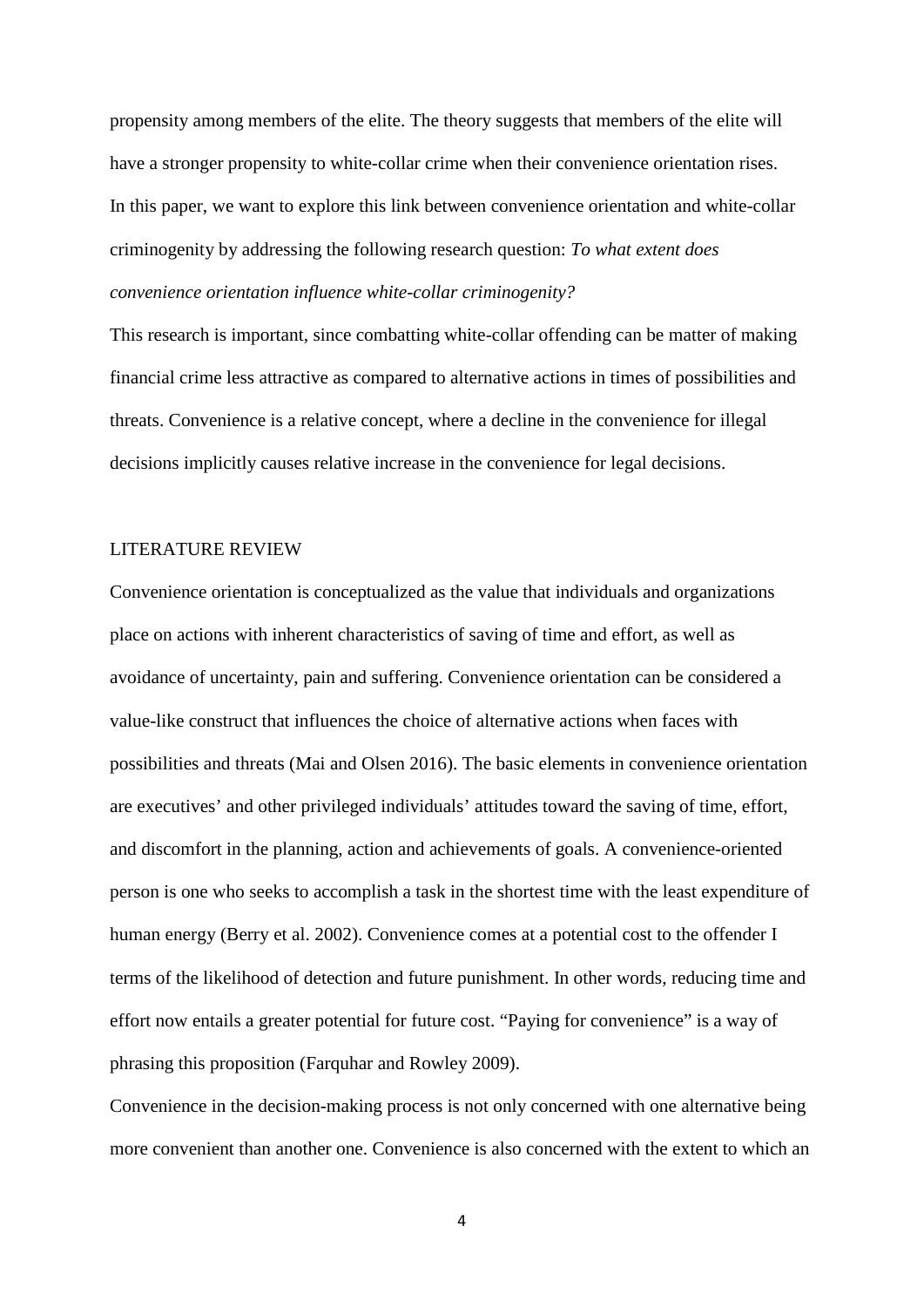individual collects information about more alternatives and collects more information about each one (Sundström and Radon 2015). Convenience represents a time and effort component related to the complete illegal transaction process or processes (Collier and Kimes 2012). How privileged individuals in the elite think and feel about time and effort varies. Chen and Nadkarni (2017) found that many chief executive officers (CEOs) can be characterized by time urgency where they have the feeling of being chronically hurried.

White-collar crime is financial crime for the benefit of individuals (occupational crime) and organizations (corporate crime). Offenders who abuse their positions of trust and influence in their privileged occupational roles for financial gain commit white-collar crime. Motives for white-collar crime include greed, possibilities, and avoidance of threats such as bankruptcy (Comey 2009; Dearden 2017; Piquero 2012; Sutherland 1983). White-collar crime is enabled in an organizational context where offenses can be carried out and concealed among legal activities. Offenders have legitimate access to the organization and resources in the organization (Benson and Simpson 2015).

The theory of convenience explains white-collar crime in three dimensions (Gottschalk 2017). First, there is a financial motive for illegal profit. Next, there is an organizational opportunity to commit and conceal crime. Finally, there is willingness for delinquency in the behavioral dimension. Occupational criminals have a personal motive for financial gain that can be caused by both threats and possibilities. Divorce and separation, collapse in the housing market, gambling debt, and large hospital bills are just a few examples where threats can create a motive for financial crime at work. Greed on the other hand, is possibility driven, where greed is defined as a lack of satisfaction with whatever you have already. A greedy person always wants more (Godstraw-White 2012). Facing strain, greed or other situations, an illegal activity can represent a convenient solution to a problem that the individual or the organization otherwise find difficult or even impossible to solve.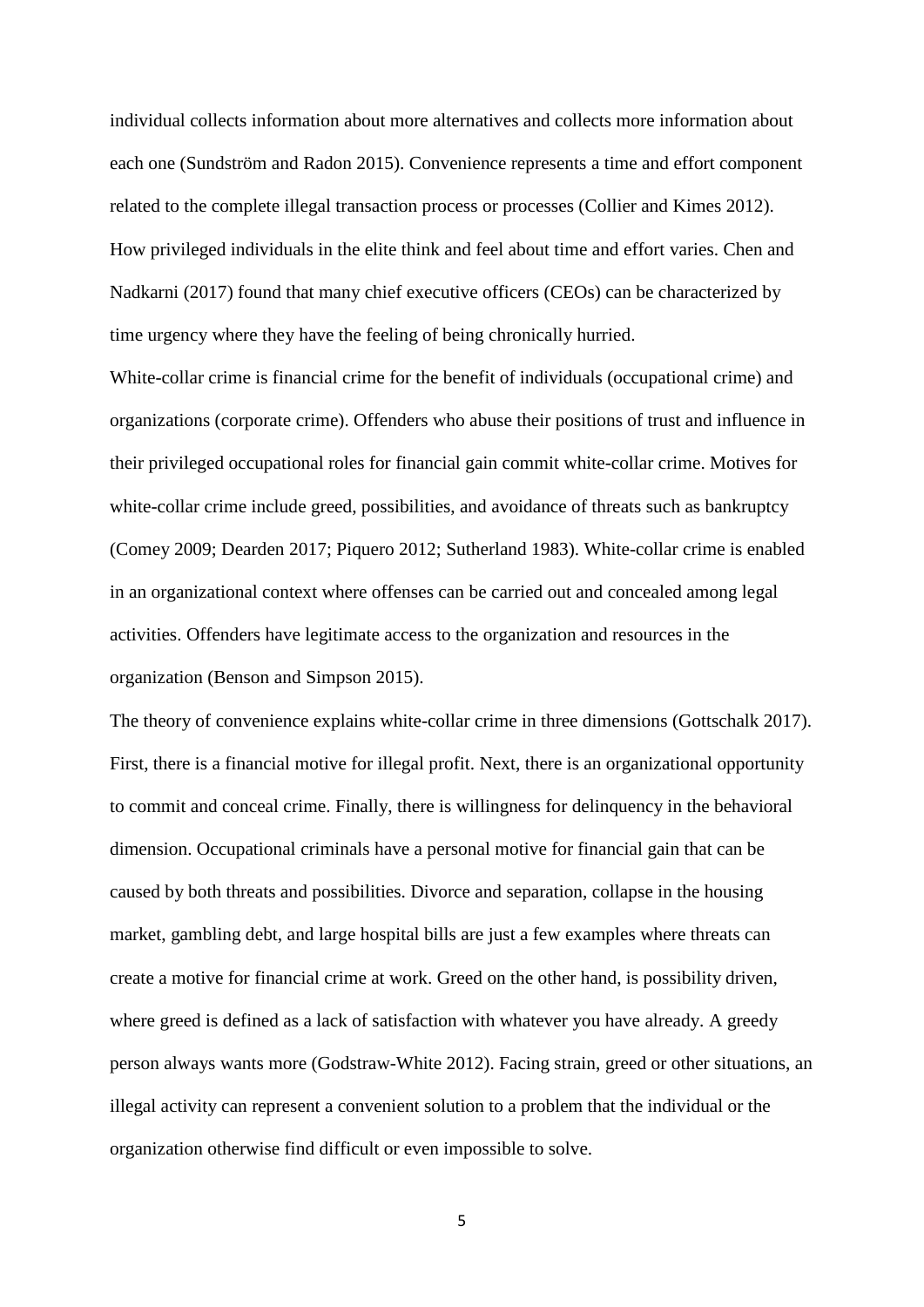In the organizational dimension, Benson and Simpson (2015) suggest that the organizational opportunity to commit white-collar crime manifests itself through the following three characteristics: (1) the offender has lawful and legitimate access to the premises and systems where crime is committed; (2) the offender is geographically separated from his victim; and (3) criminal acts appear to be legitimate business. While corporate crime typically satisfies all three criteria, occupational crime may not satisfy the second criterion, because the most frequent victim is the employer. A fourth characteristic for both corporate and occupational crime is the availability of resource to conceal crime and delete all traces of the crime. Concealment is an important aspect of white-collar crime. In traditional crime, criminals go hiding. In white-collar crime, the offense is hidden. Concealment is also important in another context for occupational offenders, which is not the case for corporate offenders. Since the occupational offender has personal financial gain, the individual has to avoid detection and possible confiscation. Sometimes tax havens and faithful family and friends are means to succeed in such efforts to make crime convenient.

In the behavioral dimension, neutralization is a key component that causes willingness to commit occupational crime (Sykes and Matza 1957). Offenders claim that they cause no harm to any victims at all. In addition to neutralization lack of self-control stands out as a key characteristic of offenders (Gottfredson and Hirschi 1990).

## RESEARCH MODEL

This paper is concerned with the potential influence from convenience orientation among members of the elite on their propensity to commit white-collar crime. The relationship can be studied in terms of a cause-and-effect influence from convenience orientation on criminogenity as illustrated in Figure 1. To study competing determinants of criminogenity,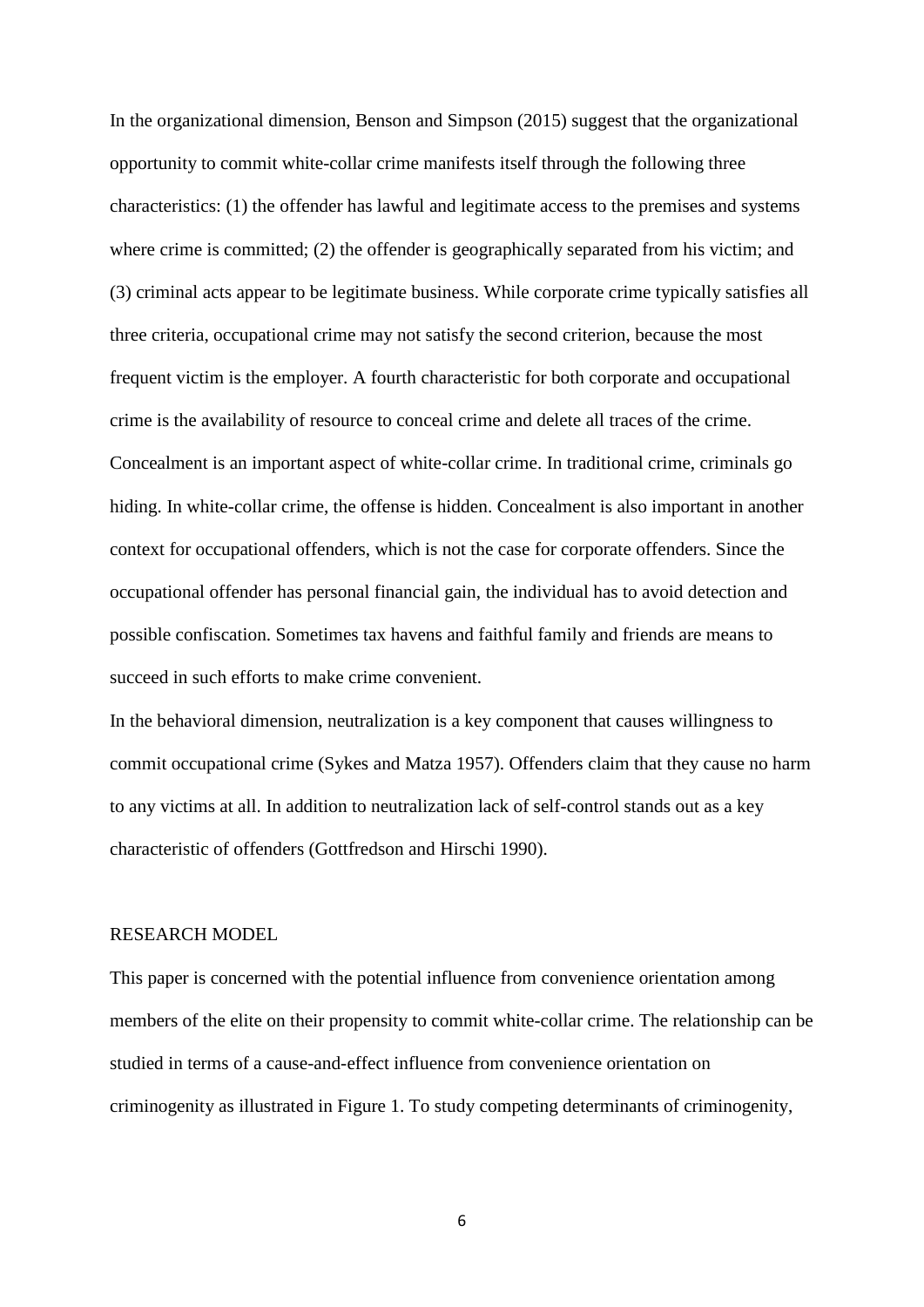the research model in Figure 1 includes all three dimensions of the theory of convenience as well as the perceived severity of white-collar crime.



*Figure 1 Research model for test of convenience orientation on white-collar criminogenity*

Based on the research model, a total of five research hypotheses can be formulated. The first hypothesis is concerned with the key issue in this paper, which is the influence from convenience orientation on criminogenity. Convenience orientation toward illegal actions increases as negative attitudes toward legal actions increase. When it is more convenient to achieve an objective in illegal ways, then more conveniently oriented people in the elite will experience stronger crime propensity (Berry et al. 2002; Chen and Nadkarni 2017; Collier and Kimes 2012; Farquhar and Rowley 2009; Mai and Olsen 2016; Sundström and Radon 2015):

*Hypothesis 1: A greater extent of convenience orientation causes a greater extent of criminogenity.*

The second research hypothesis is concerned with the respondent's perception of white-collar crime seriousness. Most people think that street criminals should receive harder punishment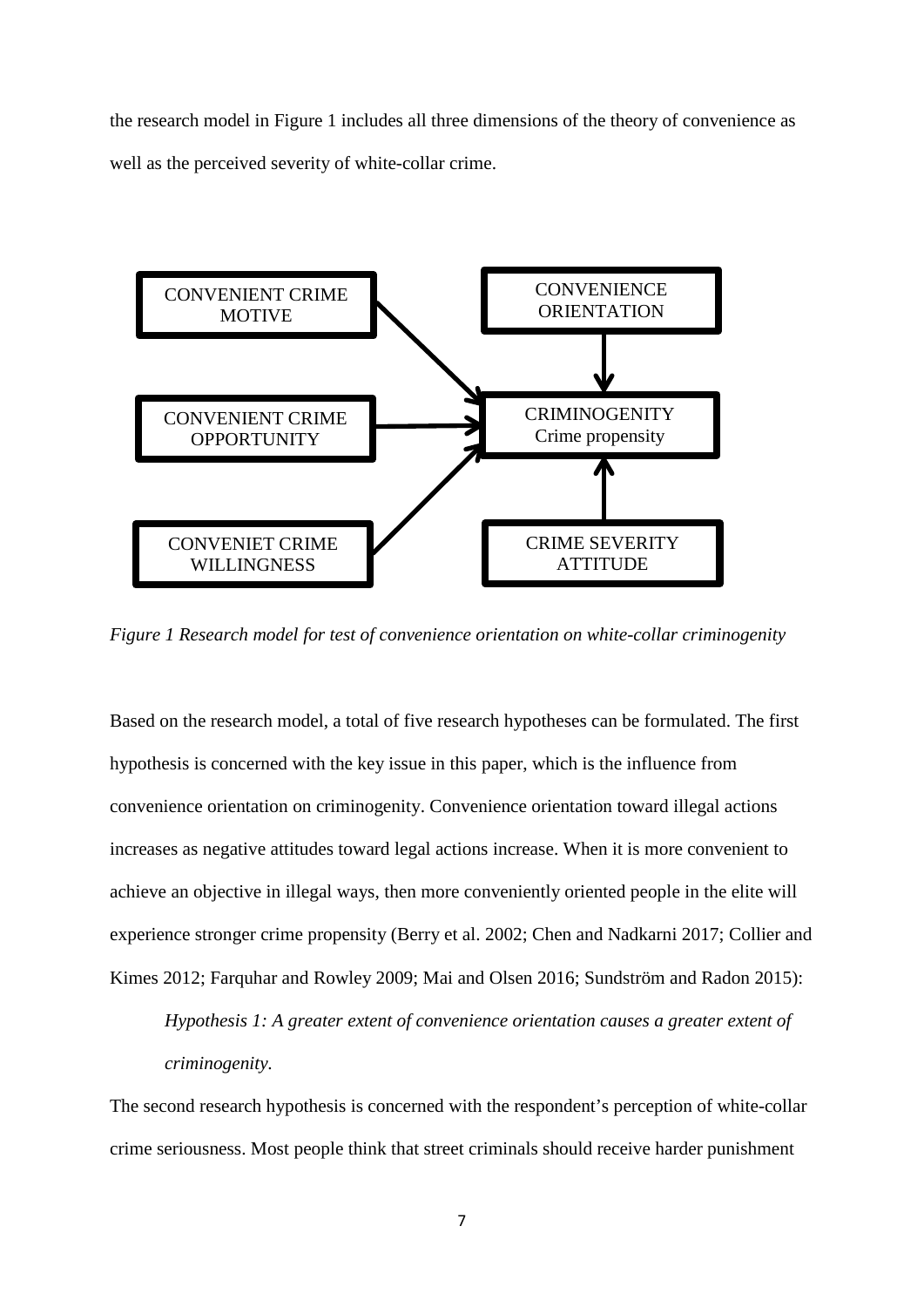because street crime typically includes violence while white-collar crime is typically nonviolent offenses. People are more concerned about burglary and physical violence that may hurt them (Dearden 2017):

*Hypothesis 2: A less severe attitude towards white-collar crime causes a greater extent of criminogenity.*

Remaining three hypotheses represent various influences from the theory of convenience on criminogenity. Convenient crime motive is derived from profit drive (Naylor 2003), goal orientation (Jonnergård et al. 2010), social concern (Agnew 2014), hierarchical needs (Maslow 1943), greed (Goldstraw-White 2012), strain (Langton and Piquero 2007), fear of falling (Piquero 2012), American dream (Schoepfer and Piquero 2006), crime forces (Leonard and Weber 1970), narcissism (Chatterjee and Pollock 2017), and exchanges (Huang and Knight 2017):

*Hypothesis 3: A stronger convenient crime motive causes a greater extent of criminogenity.*

Convenient crime opportunity is derived from institutional collapse (Rodriguez et al. 2005), entrepreneurship (Ramoglou and Tsang 2016), legitimate access (Benson and Simpson 2015), principal-agent problems (Eisenhardt 1985), routine activity (Cohen and Felson 1979), social disorganization (Hoffmann 2002), cryptic language (Ferraro et al. 2015), resource access (Adler and Kwon 2002), too big to fail (Pontell et al. 2014), crime attribution (Eberly et al. 2011), lack of crime signal detection (Karim and Siegel 1998), and lack of whistleblowing (Keil et al. 2010):

*Hypothesis 4: A greater extent of convenient crime opportunity causes a greater extent of criminogenity.*

Convenient crime willingness is derived from nudge behavior (Benartzi et al. 2017), misplaced identity (Obodary 2017), lack of self-regulation (Mawritz et al. 2017), misplaced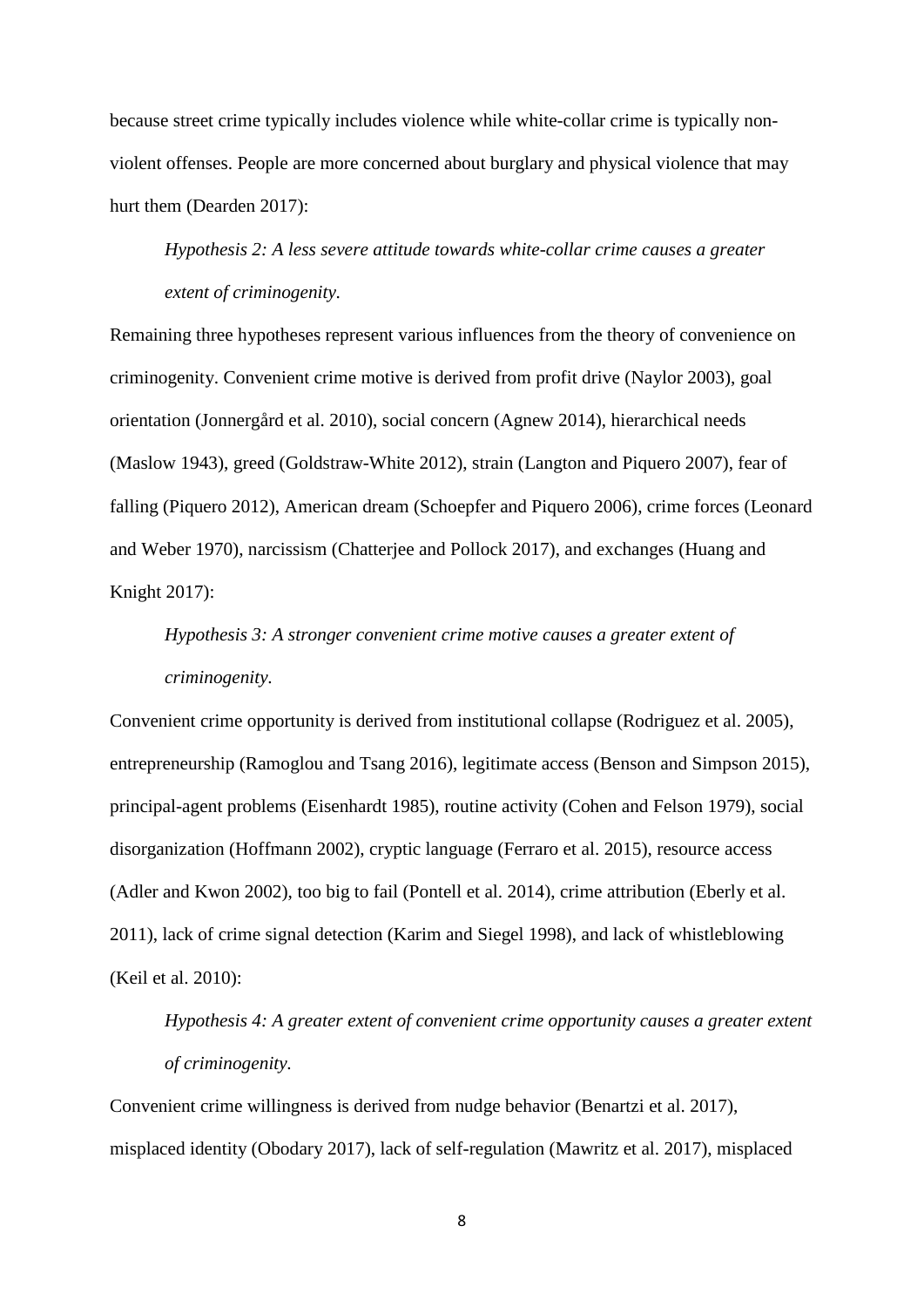labels (Bernburg et al. 2006), differential association (Sutherland, 1983), rational choice (Pratt and Cullen 2005), lack of self-control (Gottfredson and Hirschi 1990), lack of perceived deterrence (Comey 2009), obedience (Baird and Zelinj 2009), negative life events (Engdahl 2015), slippery slope (Welsh et al. 2014), neutralization techniques (Sykes and Matza 1957), social conflict (Petrocelli et al. 2003), self-determination (Olafsen et al. 2017), and narcissistic identification (Galvin et al. 2015):

*Hypothesis 5: A greater extent of convenient crime willingness causes a greater extent of criminogenity.*

### RESEARCH METHOD

At BI Norwegian Business School in Oslo, Norway, there is an elective course on *Leadership and Financial Crime* that was attended by 126 sophomore students in in the spring of 2018. A questionnaire was designed to measure their attitudes rather than their tendencies to crime. This approach is not ideal, but it represents an exploratory study of convenience orientation related to white-collar offending. The questionnaire was handed out and filled in during the third hour in class on the first lecture day, so that students had some understanding of the terminology, but no knowledge yet of the contents of the course.

Both the dependent variable criminogenity as well as five independent variables, including convenience orientation, were measured by multiple item scales consisting each of six items. The first independent variable is convenience orientation. Mai and Olsen (2016) measured convenience orientation in terms of a desire to spend as little time as possible on the task, in terms of an attitude that the less effort needed the better, and in terms of a consideration that it is a waste of time to spend a long time on the task. Inspired by their measurement, this research employs the following six-item scale: I spend the least amount of time on a task; the less effort, the better; I always avoid problems; I always avoid conflicts; I always choose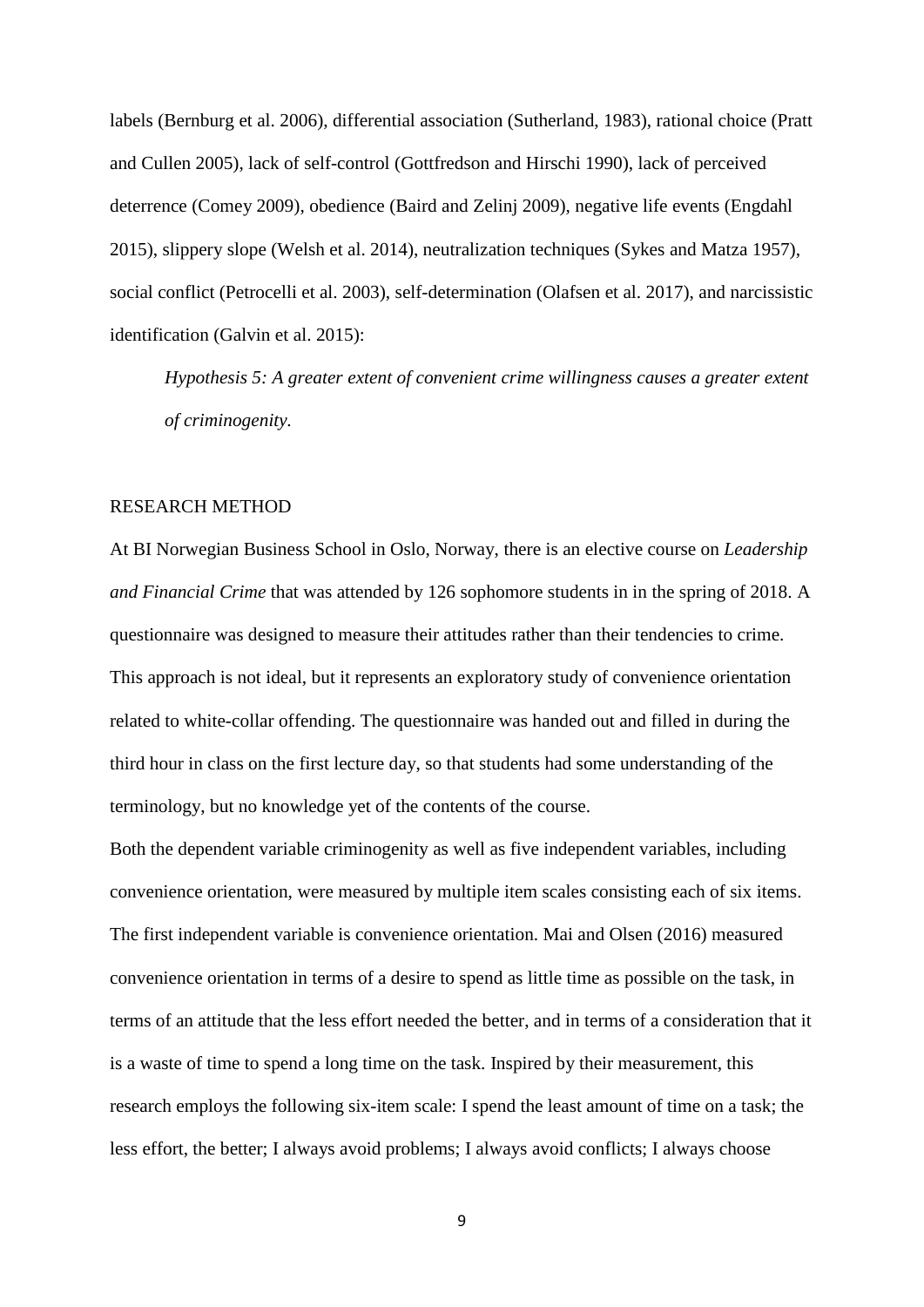convenient solutions; and the shortest way to the goal is always the best. This research applies a six-point Likert-scale from strongly disagree to strongly agree.

According to Dearden (2007), adults' view on white-collar crime is not very serious. Whitecollar criminality is generally regarded – by both the public and law enforcement authorities – as a less serious threat compared to traditional street crime. The second independent variable of crime severity attitude was measured on the following six-item scale: Drunken driving is worse than financial crime; material damage is worse than financial crime; bribery in corrupt countries should be allowed; there is not much financial crime; financial crime is not particularly harmful; and few are harmed by financial crime.

The third independent variable of convenient crime motive as a dimension in convenience theory was measured on the following six-item scale: Bankruptcy can be avoided by tax evasion; forced sale of cottage can be avoided by embezzlement; housing can be financed by bank fraud; contract abroad can be secured by corruption; better prices can be achieved by participating in a cartel; and profit can be obtained by insider trading in shares. The fourth independent variable of convenient crime opportunity as a dimension of convenience theory was measured on the following six-item scale: It is easy to commit financial crime in organizations; it is easy to hide financial crime in organizations; it is difficult to disclose financial crime; it is difficult to blow the whistle on financial crime; it is difficult to control senior executives, and organizations are not transparent. The fifth and final independent variable of convenient crime willingness ad a dimension of convenience theory was measured on the following six-item scale: Many senior executives lack self-control; many senior executives are narcissists; many senior executives slide into illegal activities; many white-collar offenders consider their offenses as no wrongdoing; and

the fear of disclosure is not very large.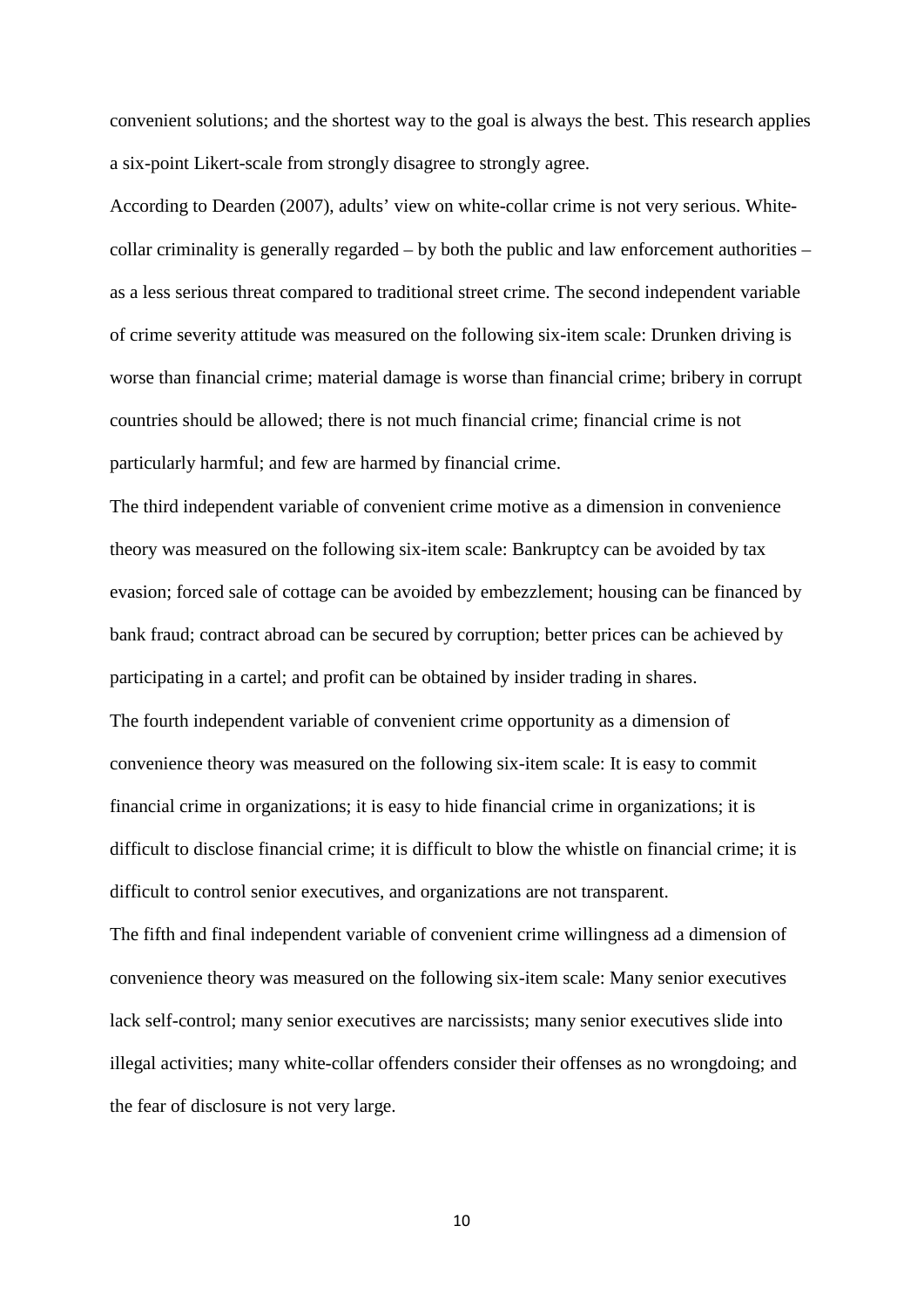The independent variable criminogenity as crime propensity was also measured on a six-item scale: Tax evasion to avoid bankruptcy is acceptable; embezzlement to avoid forced sale of cottage is acceptable; bank fraud to finance housing is acceptable; corruption to secure contract abroad is acceptable; participation in a cartel to achieve better prices is acceptable; and profit on insider trading of stocks is acceptable.

Based on data from 126 returned questionnaires, the reliability of all six-item scales in the research model was computed. The convenience orientation scale has a Cronbach's alpha of .705, the criminogenity scale .845, the motive scale .961, the opportunity scale .634, the willingness scale .700, and the attitude scale .481. A scale below .6 is considered unacceptable, while a scale above .6 is considered acceptable. The attitude scale is thus a problematic scale. This scale does not improve very much even when items are deleted. Therefore, an overall single item of "financial crime is not particularly harmful" was selected to represent attitude.

#### RESEARCH RESULTS

Bachelor students' self-reported convenience orientation is on average 3.2 on a scale from 1 (completely disagree) to 6 (completely agree). Given that the median on this scale is 3.5, students disagree slightly with the items. They agree slightly with the statement: "I always choose convenient solutions" (3.6). They disagree most strongly with the statement "Shortest path to the goal is always best" (2.7). Students did not disagree very much with each other, since the standard deviation is only .78.

Criminogenity – the propensity to crime – was measured by students' extent of acceptance of financial crime to avoid problems and gain benefit. On a scale from 1 (completely disagree) to 6 (completely agree), the average score for the criminogenity was 1.5, indicating that respondents do not accept crime under any circumstances. They were relatively most positive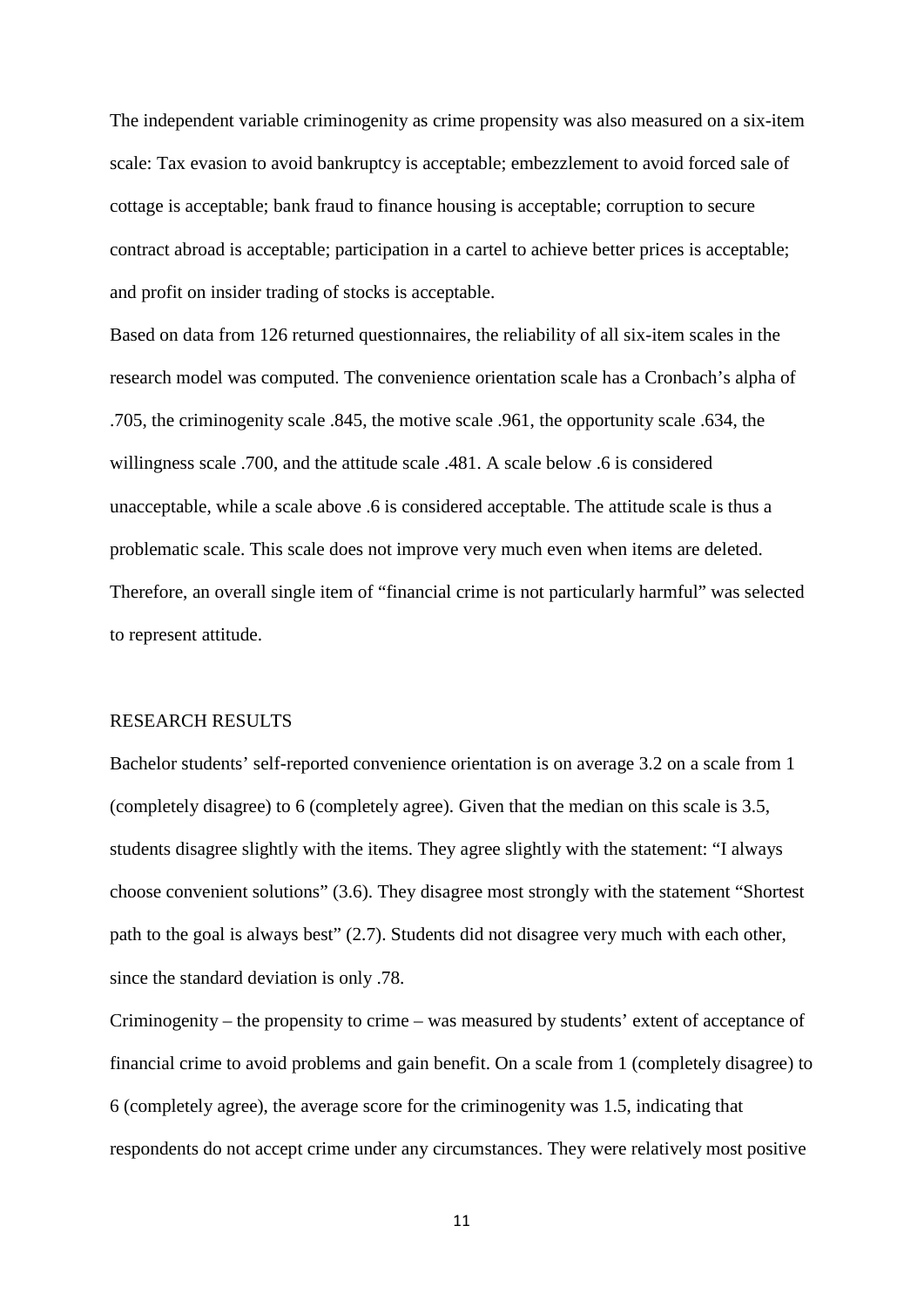to the statement that "corruption to secure contract abroad is acceptable" (1.7), and they were relatively least positive to the statement that "home can be financed by bank fraud" (1.3). First, we compute correlations between all six variables in the research model as listed in Table 1.

|                      | Convenience | Criminogenity | <b>Motive</b> | Opportunity | <b>Willingness</b> | <b>Attitude</b> |
|----------------------|-------------|---------------|---------------|-------------|--------------------|-----------------|
| Convenience          |             | .075          | $.220*$       | .058        | $-.147$            | .037            |
| <b>Criminogenity</b> |             | 1             | .040          | .046        | $-169$             | $.238*$         |
| <b>Motive</b>        |             |               |               | $-.041$     | .084               | $-.051$         |
| Opportunity          |             |               |               |             | $.334**$           | .009            |
| <b>Willingness</b>   |             |               |               |             |                    | .020            |
| <b>Attitude</b>      |             |               |               |             |                    |                 |

*Table 1 Correlation matrix for all variables in the research model*

Three interesting relationships emerge from Table 1 where significant correlation coefficients occur. First, respondents with a stronger convenience orientation have a stronger belief in economic crime to solve problems and prosper from possibilities. Thus the belief in an economic motive is stronger among more conveniently oriented people.

Second, respondents with an attitude that financial crime is not very harmful have more understanding for people who commit financial crime. This can be concluded from the fact that there is a significant correlation between attitude and criminogenity. Finally, the willingness to commit financial crime is significantly correlated with the opportunity to commit financial crime. This relationship goes both ways, according to the theory of convenience, where opportunity stimulates willingness, and willingness creates opportunity as more willing people will be searching for and identify opportunities for financial crime.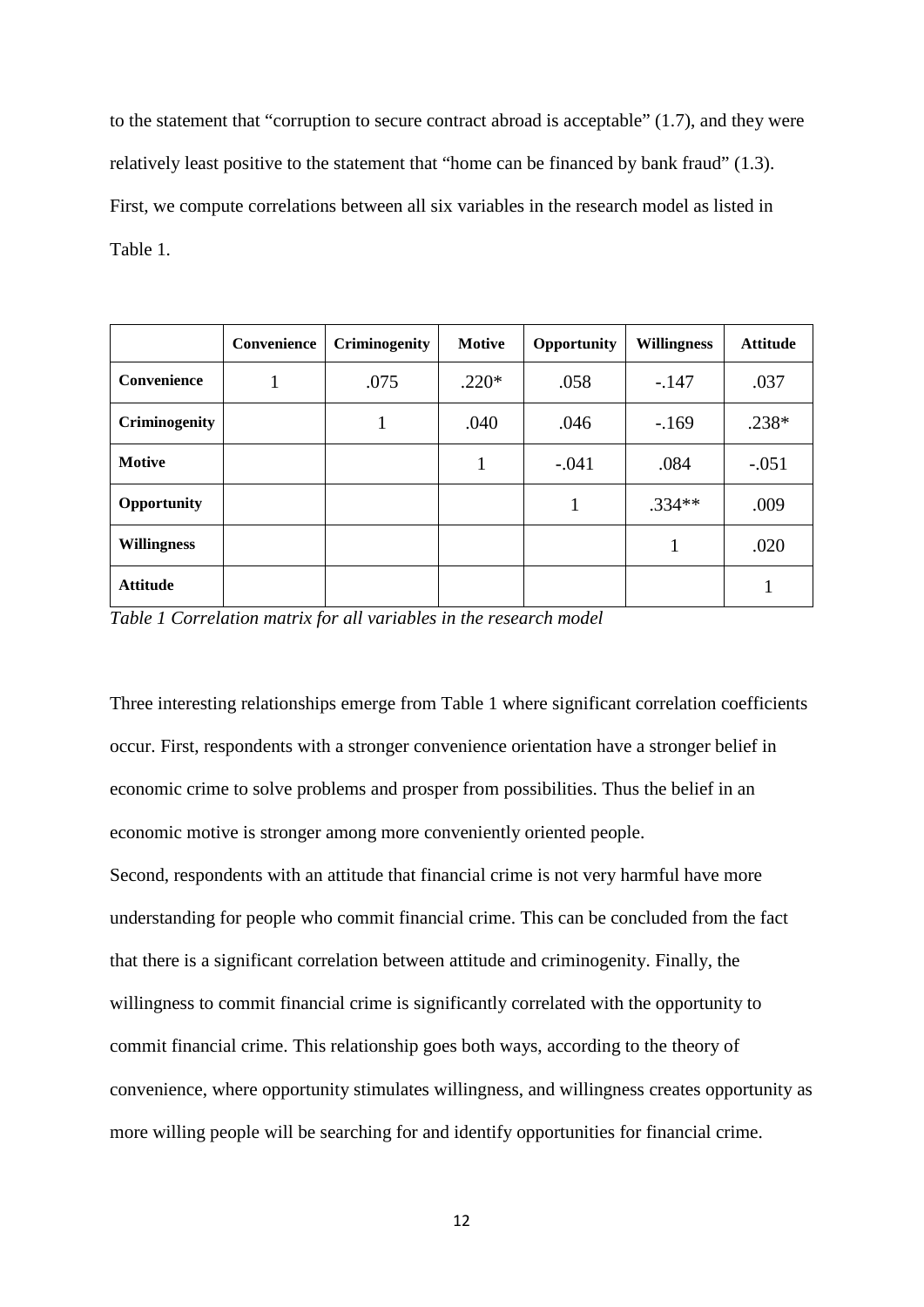To test our research model with five research hypothesis, regression analysis was applied. Regression resulted in no significant results at all. The overall regression was not significant since R square is only .046. This result is not completely surprising, given the low average value for the dependent variable criminogenity (1.5) and the lack of variation in this variable (standard deviation .65). Simply stated, bachelor students find financial crime unacceptable, and thus there is very little variation in the dependent variable criminogenity.

## DISCUSSION

We failed to find empirical support for our research model and any of the five research hypotheses. However, we found significant empirical support for relationships between convenience orientation and economic motive (.220\*), between propensity to crime and relative attitude (.238\*), as well as between organizational opportunity and personal willingness (.334\*\*).

Indirectly, we found answers to our research question: *To what extent does convenience orientation influence white-collar criminogenity?* We found that convenience orientation influences the economic motive for white-collar crime. Specifically, we found that increased convenience orientation is associated with a stronger belief (i) that tax evasion can prevent bankruptcy, (ii) that embezzlement can prevent sale of private property, (iii) that bank fraud can secure home financing, (iv) that corruption can enable contracts abroad, (v) that higher prices can be achieved when participating in a cartel, and (vi) that extra profit can be achieved by insider trading in stocks.

Furthermore, we found that the dependent variable criminogenity might be influenced by relative attitude, where the propensity to crime is higher (i) when drunken driving is considered more serious that financial crime, (ii) when material damage is considered more serious than financial crime, (iii) when corruption in corrupt countries might be legal, (iv)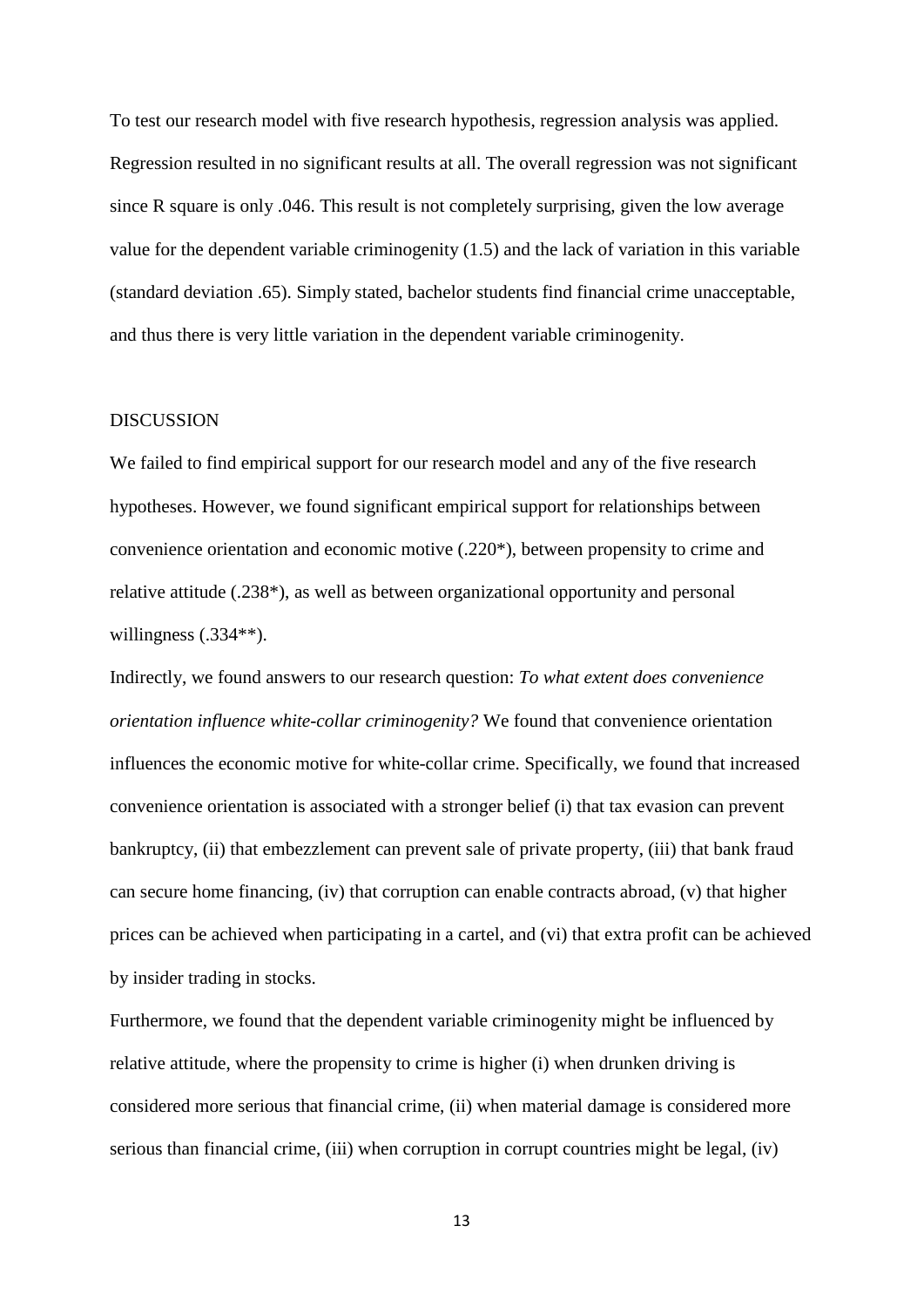when the respondent thinks there is little financial crime, (v) when the respondent thinks financial crime does not cause serious harm, and (vi) when few people seemed to be harmed by financial crime.

Finally, we found that propensity to crime in terms of willingness is influenced by opportunity. This two-way relationship implies not only that if it is convenient to commit financial crime then the willingness increases. The relationship also implies that when there is a strong willingness, the offender will identify and explore convenient organizational opportunities for crime.

### **CONCLUSION**

While disappointing, this research has illustrated the problematic issue of empirically measuring the propensity to crime. Criminogenity is a theoretical construct that is difficult to measure and thus unsuited for the role of a dependent variable in a research model. An alternative approach might be to compare to samples; one sample of convicted white-collar criminals and another sample of not-convicted members of the elite in society. Nevertheless, we found that convenience orientation does play a role in bachelor students' perceptions and opinions about white-collar crime. More conveniently oriented bachelor students find that (i) that tax evasion can prevent bankruptcy, (ii) that embezzlement can prevent sale of private property, (iii) that bank fraud can secure home financing, (iv) that corruption can enable contracts abroad, (v) that higher prices can be achieved when participating in a cartel, and (vi) that extra profit can be achieved by insider trading in stocks.

#### **REFERENCES**

Adler, Paul S. and Seok-Woo Kwon. 2002. "Social Capital: Prospects for a New Concept." *Academy of Management Review* 27(1):17-40.

Agnew, Robert. 2014. "Social Concern and Crime: Moving beyond the Assumption of Simple Self-interest." *Criminology* 52(1):1-32.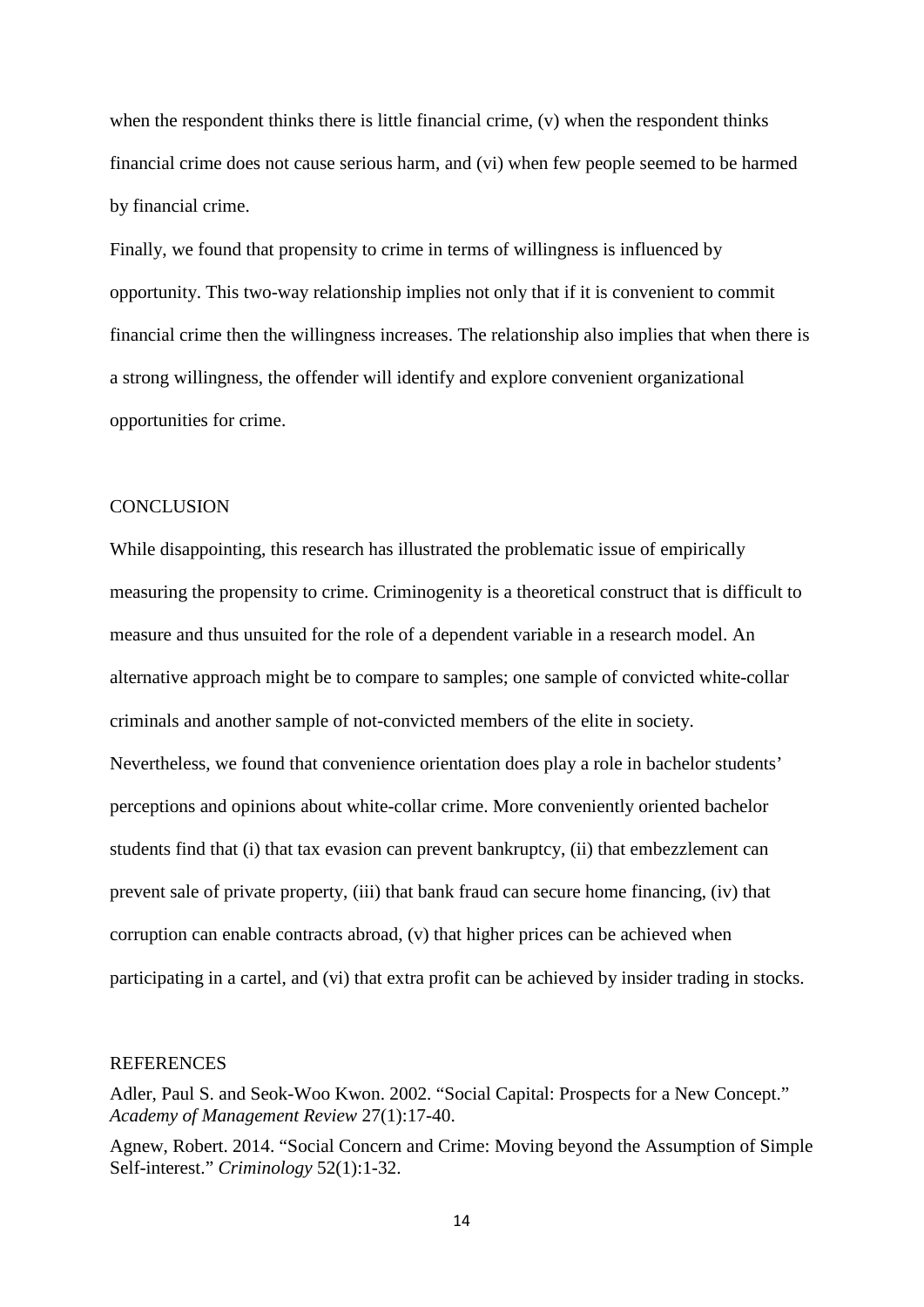Baird, Jane E. and Robert C. Zelin. 2009. "An Examination of the Impact of Obedience Pressure on Perceptions of Fraudulent Acts and the Likelihood of Committing Occupational Fraud." *Journal of Forensic Studies in Accounting and Business*, Winter 1-14.

Benartzi, Shlomo, John Beshears, Katherine L. Milkman, Cass R. Sunstein, Richard H. Thaler, Maya Shankar, Will Tucker-Ray, William J. Congdon and Steven Galing. 2017. "Should Governments Invest more in Nudging?" *Psychological Science* 28(8):1041-1055.

Benson, Michael L. and Sally S. Simpson. 2015. *Understanding White-Collar Crime: An Opportunity Perspective*. New York, NY: Routledge.

Bernburg, Jon Gunnar, Marvin D. Krohn and Craig J. Rivera. 2006. "Official Labeling, Criminal Embeddedness, and Subsequent Delinquency." *Journal of Research in Crime and Delinquency* 43(1):67-88.

Berry, Leonard L., Kathleen Seiders and Dhruv Grewal. 2002. "Understanding Service Convenience." *Journal of Marketing* 66:1-17.

Chatterjee, Arijit and Timothy G. Pollock. 2017. "Master of Puppets: How Narcissistic CEOs Construct their Professional Worlds." *Academy of Management Review* 42(4):703-725.

Chen, Jianhong and Sucheta Nadkarni. 2017. "It's about Time! CEOs' Temporal Dispositions, Temporal Leadership, and Corporate Entrepreneurship." *Administrative Science Quarterly* 62(1):31-66.

Cohen, Lawrence E. and Marcus Felson. 1979. "Social Change and Crime Rate Trends: A Routine Activity Approach." *American Sociological Review* 44:588-608.

Collier, Joel E. and Sheryl E. Kimes. 2012. "Only if it is Convenient: Understanding how Convenience influences Self-Service Technology Evaluation." *Journal of Service Research* 16(1):39-51.

Comey, James B. 2009. "Go Directly to Prison: White Collar Sentencing after the Sarbanes-Oxley Act." *Harvard Law Review* 122:1728-1749.

Craig, Jessica M. 2018. "Extending Situational Action Theory to White-Collar Crime." *Deviant Behavior*, published online February 21, 2018, https://doi.org/10.1080/01639625.2017.1420444.

Dearden, Thomas E. 2017. "An Assessment of Adults' Views on White-Collar Crime." *Journal of Financial Crime* 24(2):309-321.

Eberly, Marion B., Erica C. Holley, Michael D. Johnson and Terence R. Mitchell. 2011. "Beyond Internal and External: A Dyadic Theory of Relational Attributions." *Academy of Management Review* 36(4):731-753.

Eisenhardt, Kathleen M. 1985. "Control: Organizational and Economic Approaches." *Management Science* 31(2):134-149.

Engdahl, Oskar. 2015. "White-Collar Crime and First-Time Adult-Onset Offending: Explorations in the Concept of Negative Life Events as Turning Points." *International Journal of Law, Crime and Justice* 43(1):1-16.

Farquhar, Jillian D. and Jennifer Rowley. 2009. "Convenience: A Services Perspective." *Marketing Theory* 9(4):425-438.

Ferraro, Fabrizio, Jeffrey Pfeffer and Robert I. Sutton. 2005. "Economics Language and Assumptions: How Theories can become Self-Fulfilling." *Academy of Management Review* 30(1):8-24.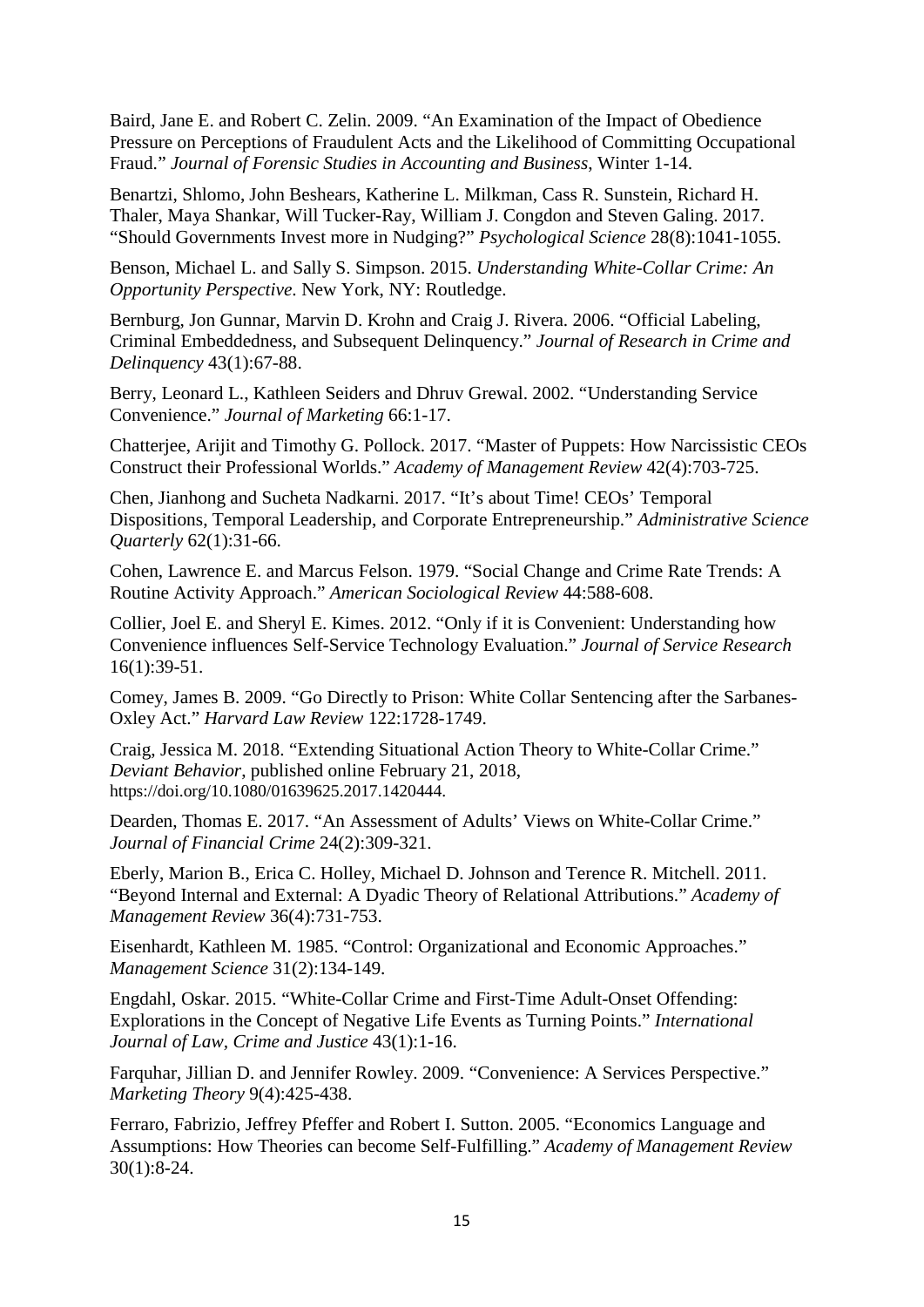Galvin, Benjamin M., Donald Lange and Blake E. Ashforth. 2015. "Narcissistic Organizational Identification. Seeing Oneself as Central to the Organization's Identity." *Academy of Management Review* 40(2):163-181.

Goldstraw-White, Janice (2012). *White-Collar Crime: Accounts of Offendig Behaviour*, London: Palgrave Macmillan.

Gottfredson, Michael R. and Travis Hirschi. 1990. *A General Theory of Crime*, Stanford, CA: Stanford University Press.

Gottschalk, Petter. 2017. "Convenience in White-Collar Crime: Introducing a Core Concept." *Deviant Behavior* 38(5):605-619.

Hoffmann, John P. 2002. "A Contextual Analysis of Differential Association, Social Control, and Strain Theories of Delinquency." *Social Forces* 81(3):753-785.

Huang, Laura and Andrew P. Knight. 2017. "Resources and Relationships in Entrepreneurship: An Exchange Theory of the Development and Effects of the Entrepreneur-Investor Relationship." *Academy of Management Review* 42(1):80-102.

Jonnergård, Karin, Anna Stafsudd and Ulf Elg. 2010. "Performance Evaluations as Gender Barriers in Professional Organizations: A Study of Auditing Firms." *Gender, Work and Organization* 17(6):721-747.

Karim, Khondkar E. and Philip H. Siegel. 1998. "A Signal Detection Theory Approach to Analyzing the Efficiency and Effectiveness of Auditing to Detect Management Fraud." *Managerial Auditing Journal* 13(6):367-375.

Keil, Mark, Amrit Tiwana, Robert Sainsbury and Sweta Sneha. 2010. "Toward a Theory of Whistleblowing Intentions: A Benefit-Cost Differential Perspective." *Decision Sciences* 41(4):787-812.

Langton, Lynn and Nicole L. Piquero. 2007. "Can General Strain Theory Explain White-Collar Crime? A Preliminary Investigation of the Relationship Between Strain and Select White-Collar Offenses." *Journal of Criminal Justice* 35(1):1-15.

Leonard, William N. and Marvin G. Weber. 1970. "Automakers and Dealers: A Study of Criminogenic Market Forces." *Law & Society Review* 4(3):407-424.

Mai, Huyinh T. X. and Svein O. Olsen. 2016. "Consumer Participation in Self-Production: The Role of Control Mechanisms, Convenience Orientation, and Moral Obligation." *Journal of Marketing Theory and Practice* 24(2):209-223.

Maslow, Abraham H. 1943. "A Theory of Human Motivation." *Psychological Review* 50:370- 396.

Mawritz, Mary B., Rebecca L. Greenbaum, Marcus M. Butts. and Katrina A. Graham. 2017. "I Just Can't Control Myself: A Self-Regulation Perspective on the Abuse of Deviant Employees." *Academy of Management Journal* 60(4):1482-1503.

Naylor, R.Thomas. 2003. "Towards a General Theory of Profit-Driven Crimes." *British Journal of Criminology* 43:81-101.

Obodaru, Otilia. 2017. "Forgone, but not Forgotten: Toward a Theory of Forgone Professional Identities." *Academy of Management Journal* 60(2):523-553.

Olafsen, Anja H. 2017. "The Implications of Need-Satisfying Work Climates on State Mindfulness in a Longitudinal Analysis of Work Outcomes." *Motivation and Emotion* 41(1):22-37.